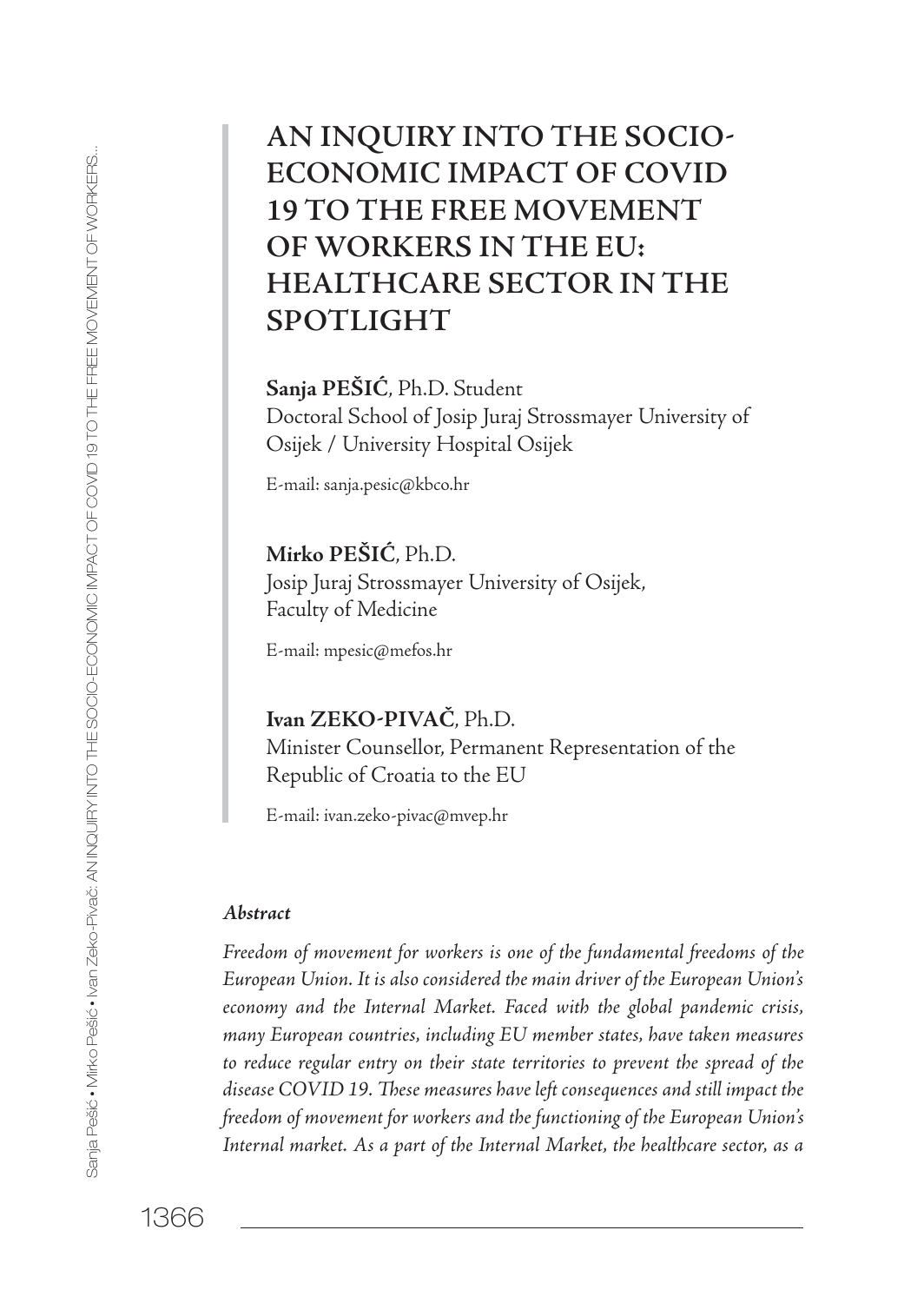*sector that is most affected by the pandemic crisis, was necessary to mobilize healthcare workers on the one hand and restrict movement on the other. This paper aims to present how the European Union and its institution responded to the free movement for workers crisis in terms of EU law and acquis communautaire. What are the expected socio-economic consequences, especially in the healthcare sector, and what is the assessment for the recovery in general?*

*Keywords: COVID-19, free movement, internal market, socio-economic impact*

*JEL Classification: I18*

#### **1. INTRODUCTION**

The freedom of movement of workers and members of their families is considered to be the most valuable freedom of the European Union, which derives from the citizenship of the European Union (European citizenship), which is, of course, acquired by the entrance of the individual state in the EU membership. Freedom of movement for workers ensures unhindered movement and settling within the European Union member states in the job search or better working conditions. Besides workers, it also applies to their family members, students, tourists, and other forms of migrating citizens. This freedom of the European Union makes a significant difference between the EU Member States and third-country citizens. A citizen of one Member States of the European Union has the right to enter to any Member State of European Union and settle in it for up to 3 months only with a display of personal identity card or passport and without any further or deeper procedures and conditions. Freedom of movement for workers is guaranteed by Article 45 of the Treaty on European Union (Article 45, Treaty on European Union, 2016). In this way, work in any EU Member State for a worker from a Member State other than the one in which he works or seeks a job is not subject to work permits or quotas, and workers have the same rights as workers from the Member State in which he seeks job or plans to settle. Freedom of movement for workers has been further facilitated by abolishing internal borders in the Schengen territory following the Schengen Borders Code.

During 2020, we witnessed the restriction of free movement of workers and the re-establishment of internal border controls due to the globally declared COVID-19 epidemic. Not only has the Union's territory become inaccessible,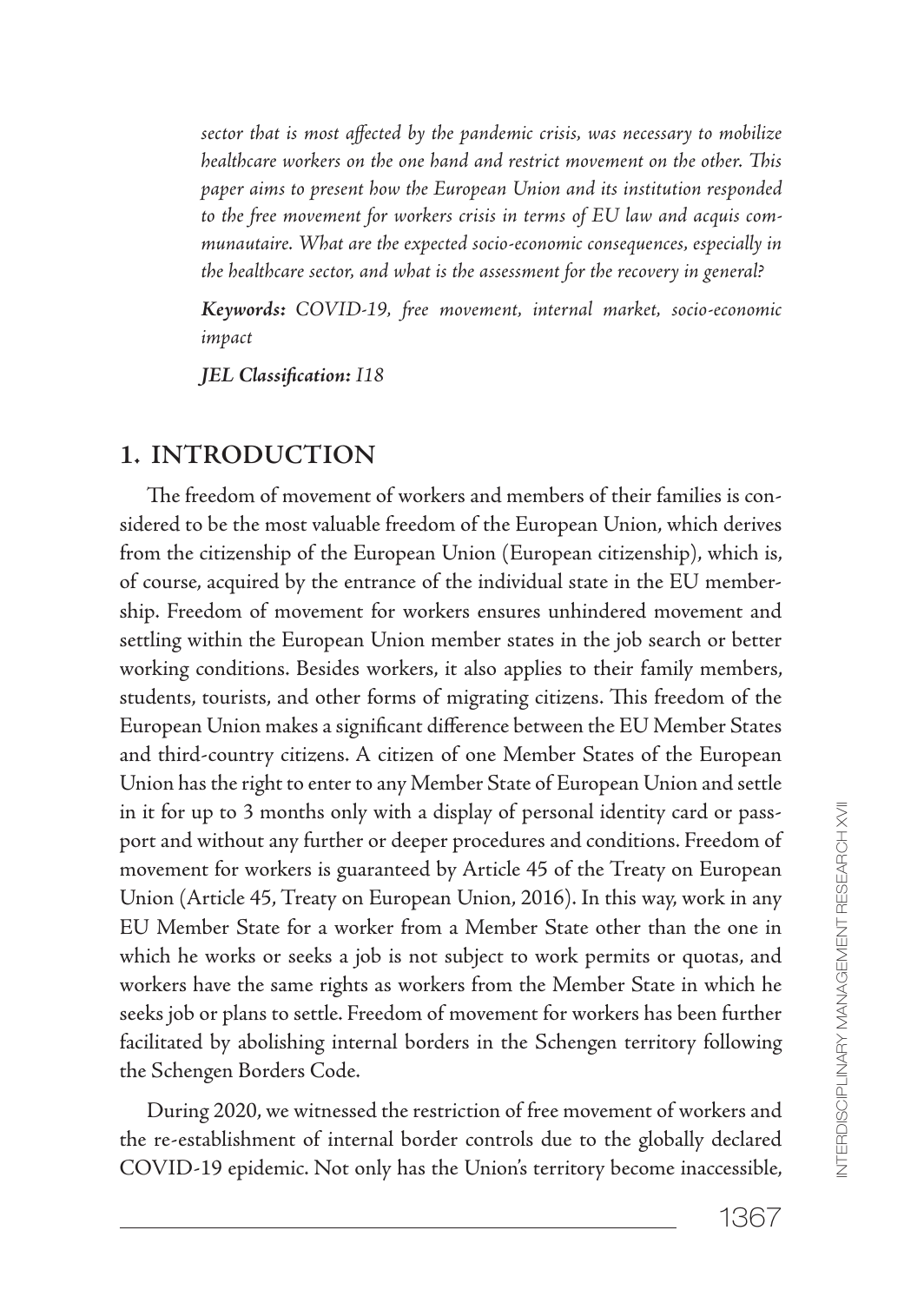Sanja Pešić Mirko Pešić Ivan Zeko-Pivač: AN INQUIRY INTO THE SOCIO-ECONOMIC IMPACT OF COVID 19 TO THE FREE MOVEMENT OF WORKERS... ania Pešić + Mirko Pešić + Man Zeko-Pivać: AN INQUIRY INTO THE SOOIO-ECONOMIC IMPACT OF COVID 19 TO THE FREE MOVEMENT OF WORKERS.

but the state territory of most Member States has also ceased to be available for unrestricted movement. The labor movement has been affected both nationally and internationally. The disabling freedom of movement between member states has become so extensive that it has exceeded restrictions because of potentially disabling free movement (Robin-Olivier, 2020: 614).

The European Union had to react quickly to comply with measures to prevent health risks of citizens, while on the other hand, had to enable the movement of necessary workers and run the Union economy as much as possible in order to avoid a significant economic crisis and the functioning of specific necessary segments of the economy, health and life in general. Measures have been taken in the form of restrictions on non-compulsory travel. In contrast, the freedom of movement of individual workers has remained in force in specific segments of the economy.

Restrictions of free movement and the reintroduction of internal borders are detrimental to the single market and the undisturbed functioning of the supply chain. Moreover, it is also detrimental to the European way of life in a Union. Citizens can travel freely across borders as workers, students, family members, or tourists (European Commission, C 169/30, 2020). The European Commission has shown a willingness to respond in all segments and at all stages of the epidemiological crisis to minimize the consequences of the crisis and restart the internal market. However, the socio-economic consequences are yet to be seen as the epidemiological crisis has not yet shown to subside.

# **2. SOCIO-ECONOMIC IMPACT OF THE EPIDEMIOLOGICAL CRISIS ON THE INTERNAL MARKET OF THE EUROPEAN UNION**

The epidemic, which has resulted in the implementation of measures to reduce its impact, had the most brutal hit on healthcare, tourism, and transport, primarily on-air transport. The consequences of the epidemic were already felt in the first half of 2020. The estimate of GDP growth was below zero, which came true. Already in the first quarter of 2020, the decline in GDP at the EU27 level was -3.3%, in the second quarter the decline was -11.2%, in the third quarter there was a recovery and growth was 11.6%, then, in the fourth quarter, a decline of -0.5% was re-recorded (Eurostat, 2021).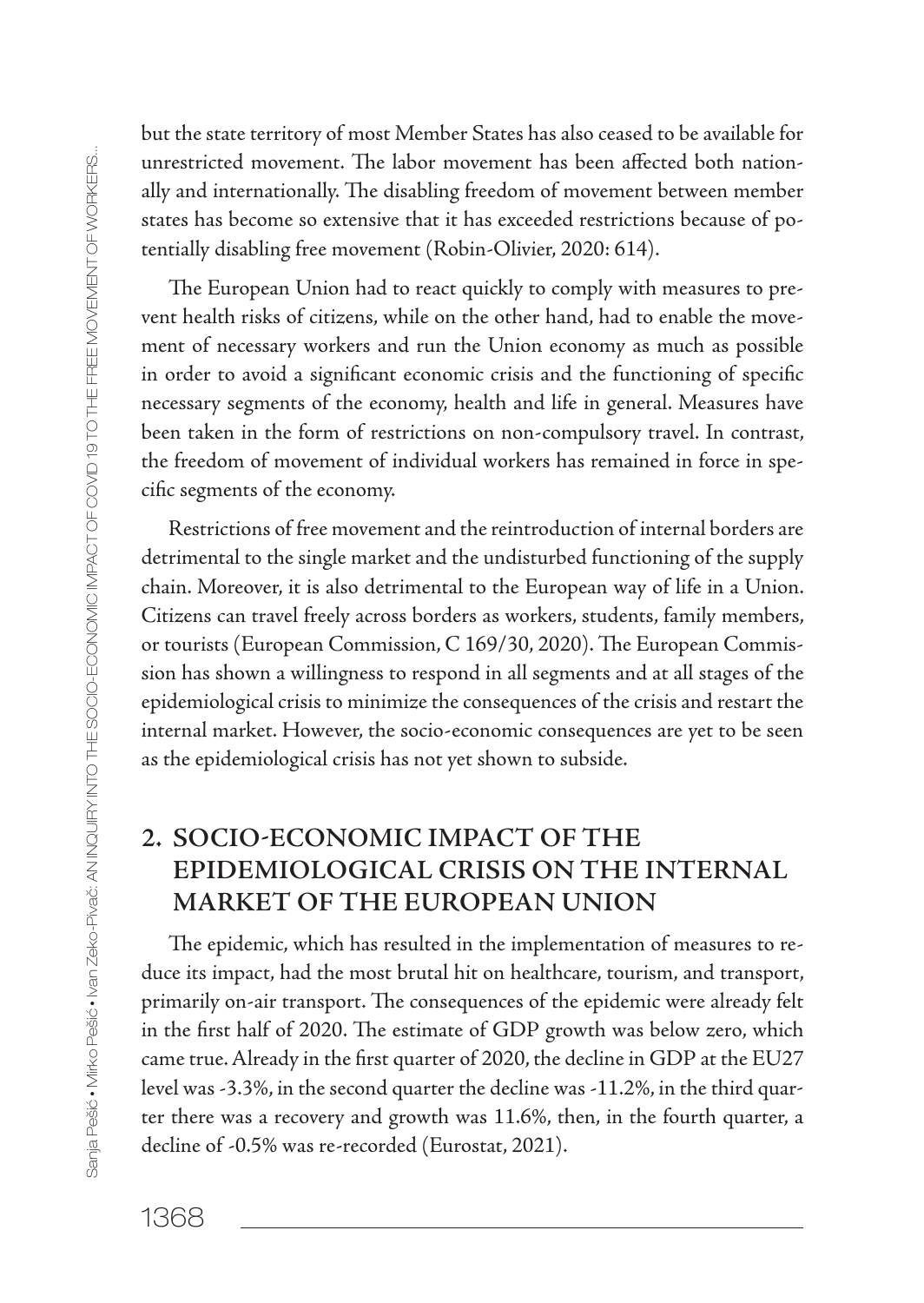The expected impact on the economy occurred in the first quarter of 2020 due to a slowdown in growth in China. Then, the impact on the supply of the European and world economy caused by a disruption in supply chains due to the absence of workers from jobs, the impact on demand in the European and global economy caused by reduced consumer demand, and the negative effect of investment uncertainty and, finally, the consequences of limited or reduced company's liquidity. In response to the COVID-19 epidemic, the Commission has set the following targets (European Commission, 2020):

- Contribute to saving lives. Provide the necessary funds for supplies and investments to limit the epidemic and treat the diseased.
- + Protect workers (and self-employed persons) in Europe from losing income and provide the most vulnerable companies (especially SMEs) and sectors with the necessary support and financial liquidity.
- Use all available Union funds to mitigate the consequences for the economy as a whole and make unreserved use of the Union's flexible framework for action in the Member States.

The single market of the European Union presents the foundation of the European Union. It allows essential goods to reach those who need them. Therefore, the purpose of the single market is particularly pronounced in times of health crisis.

The impact of the epidemiological crisis on the Union health system has been measured by vast amounts of lack of protective equipment and medicines. By ensuring the availability of health goods in the European Union, the single market contributes to protecting citizens' health. In fact, at the beginning of the crisis, the Union faced closing national borders. The Union has allowed the adoption of national measures to member states to prevent the spread of the epidemic. However, some countries have taken measures that affect the export of personal protective equipment, such as goggles, face masks, gloves, surgical wards, coats, drug exports, and even equipment like respirators. With these measures, the goods are prevented from reaching those who need them most, such as health professionals, field intervention teams, and the sick in the affected parts of Europe. from reaching those who need them most, such as health professionals, fieldwork intervention teams and the diseased in the affected parts of Europe. This has created a domino effect: Member States are taking measures to mitigate the effects of measures taken by other Member States (European Commission COM (2020) 112 final, 2020).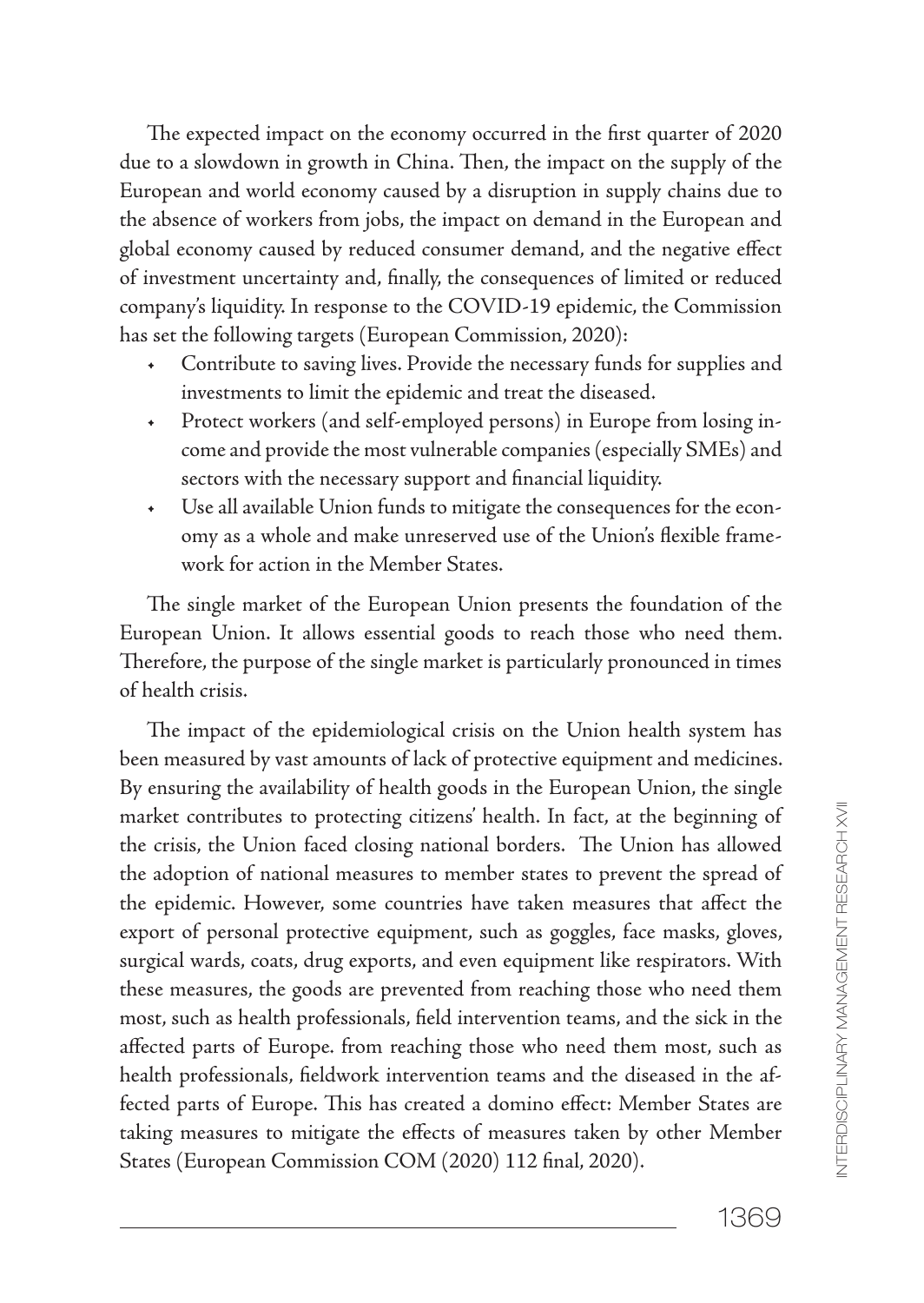In order to prevent restrictions on the movement of goods needed to combat the epidemic, the European Commission has required all states that derogate from internal market rules and take restrictive national measures, all following Article 36 of the Treaty on the Functioning of the European Union *(...shall not preclude prohibitions or restrictions on imports, exports or goods in transit justified on the grounds of public morality, public policy or public security; the protection of health and life of humans, animals or plants...Such prohibitions or restrictions shall not, however, constitute a means of arbitrary discrimination or a disguised restriction on trade between Member States.* (Article 36 UFEU), such measures must be justified, appropriate, necessary, and proportionate to those goals. They must ensure an adequate supply for the persons concerned and prevent the emergence or exacerbation of shortages of products considered essential goods, such as personal protective equipment, medical devices, and medicines. All planned national measures restricting access to medical and protective equipment have to be reported to the Commission, informing the other Member States (European Commission, 2020). It can indeed be said that at the beginning of the epidemiological crisis, there was a standstill in the supply of a sufficient amount of medical supplies. Some countries have banned the export of specific equipment until their national market is settled with the products concerned. Therefore, every effort was made to meet the needs. However, now, when we look back at a one-year distance, the market of medical products and medicines has adapted relatively quickly to new challenges. There have not been any significant disruptions in the supply of health systems within EU member states.

Workers stayed at their jobs. Some European countries reported providing additional financial support above-average salaries to health care workers involved in the COVID-19 response, like one-time bonus payments or monthly bonus payments for the duration of the crisis from the general government. Reported EU member states that provided additional support are Bulgaria, Estonia, France, Germany, Greece, Hungary, Italy, Latvia, Lithuania, Poland, and Romania (Eurohealth, 2020).

Therefore, it can be concluded that the socio-economic aspect of the epidemic in the health sector has been preserved without significant consequences other than perhaps financial ones due to the increase in consumption of goods and medicines.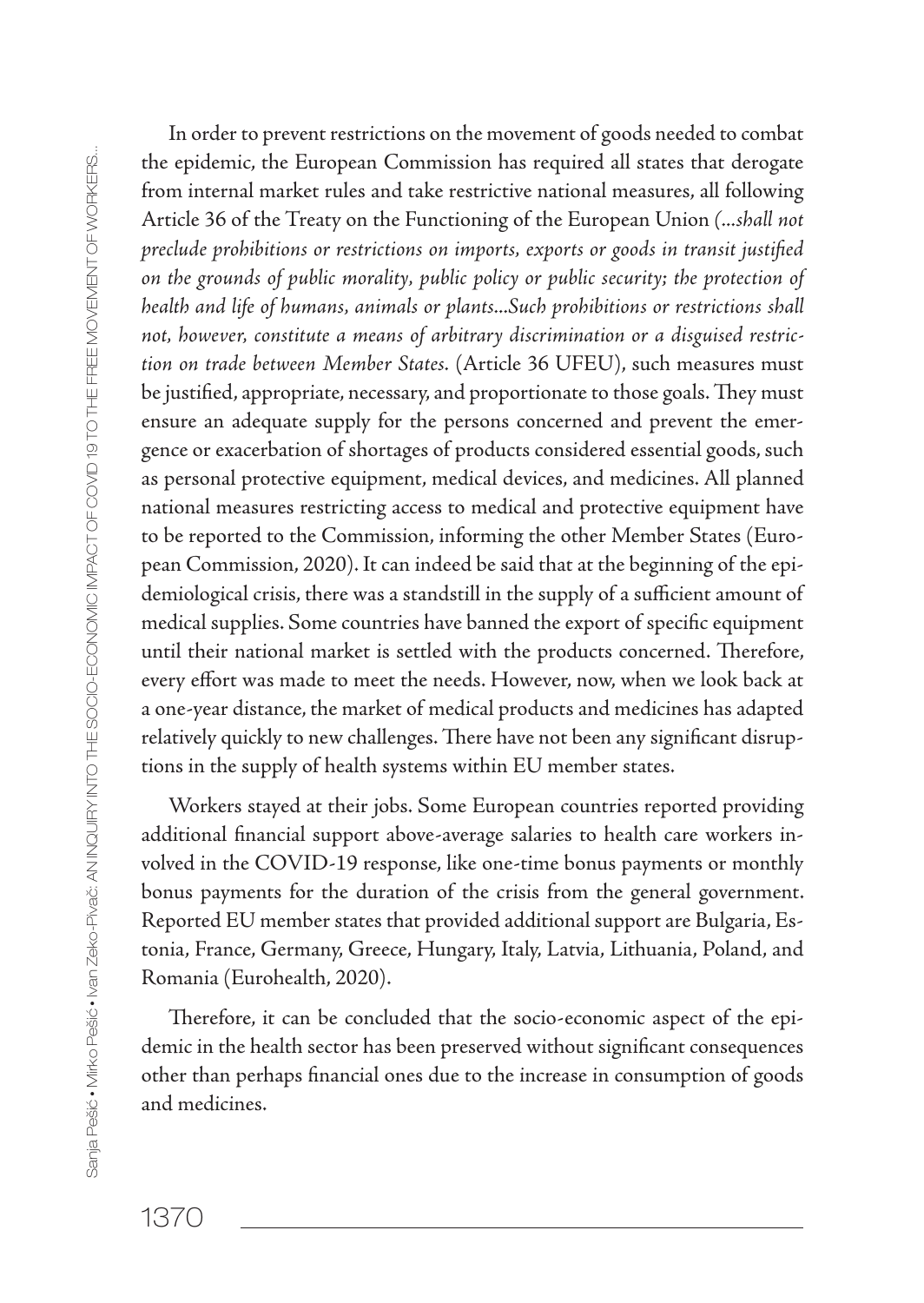The transport sector has been significantly affected by the crisis. The closure of borders directly closed road traffic flows, and additionally, due to the prescribed epidemiological measures, air traffic was significantly reduced especially passenger air transportation. In addition to passengers, traffic bans have greatly affected all goods, especially critical materials and perishable products. As far as the transport sector has high importance for the European supply chain, continued land, maritime, and air cargo services play a strategic role for the whole EU. Land-based supply chains, especially roads, which today account for 75% of freight transport, have been particularly affected by introducing entry bans at internal land borders. So to reduce the negative socio-economic aspect, European Commission adopted *Communication on the implementation of the Green Lanes under the Guidelines for border management measures to protect health and ensure the availability of goods and essential services,* which demands continuous flows of all freight vehicles along with the TEN-T Network (trans-European transport network) which consist of the most important arteries for road, rail and inland waterways, including airport terminals. This means that vehicles carrying any goods should be able to use "green lane border crossing" (European Commission, C 96 I/1, 2020).

Finally, tourism is also a sector that has been directly negatively affected by the epidemiological crisis. Due to the epidemic and the consequent traffic restrictions, there has been a mass cancellation of the number of bookings, mainly American, Chinese, Japanese, and South Korean guests. The effects of reduced travel within the EU and domestic travel are also being felt, as EU citizens are less inclined to travel and take preventive security measures at the national or regional level. Most affected are small and medium-sized enterprises that are directly involved in tourism services (renters), then the organizers of business fairs and congresses and related caterers, providers of educational and cultural activities, and others who provide any activities involving more people (European Commission COM (2020) 112 final, 2020). In some of these activities, there was a complete restriction of services, which paralyzed specific sectors and placed an obligation on the European Union and the Member States to protect socio-economic factors within them.

Therefore, generally speaking, the epidemic and restrictions imposed to protect public health and combat the crisis caused by COVID-19 have caused severe economic and social consequences, including a sharp drop in demand for products and services, which practically stopped specific sectors, disrupted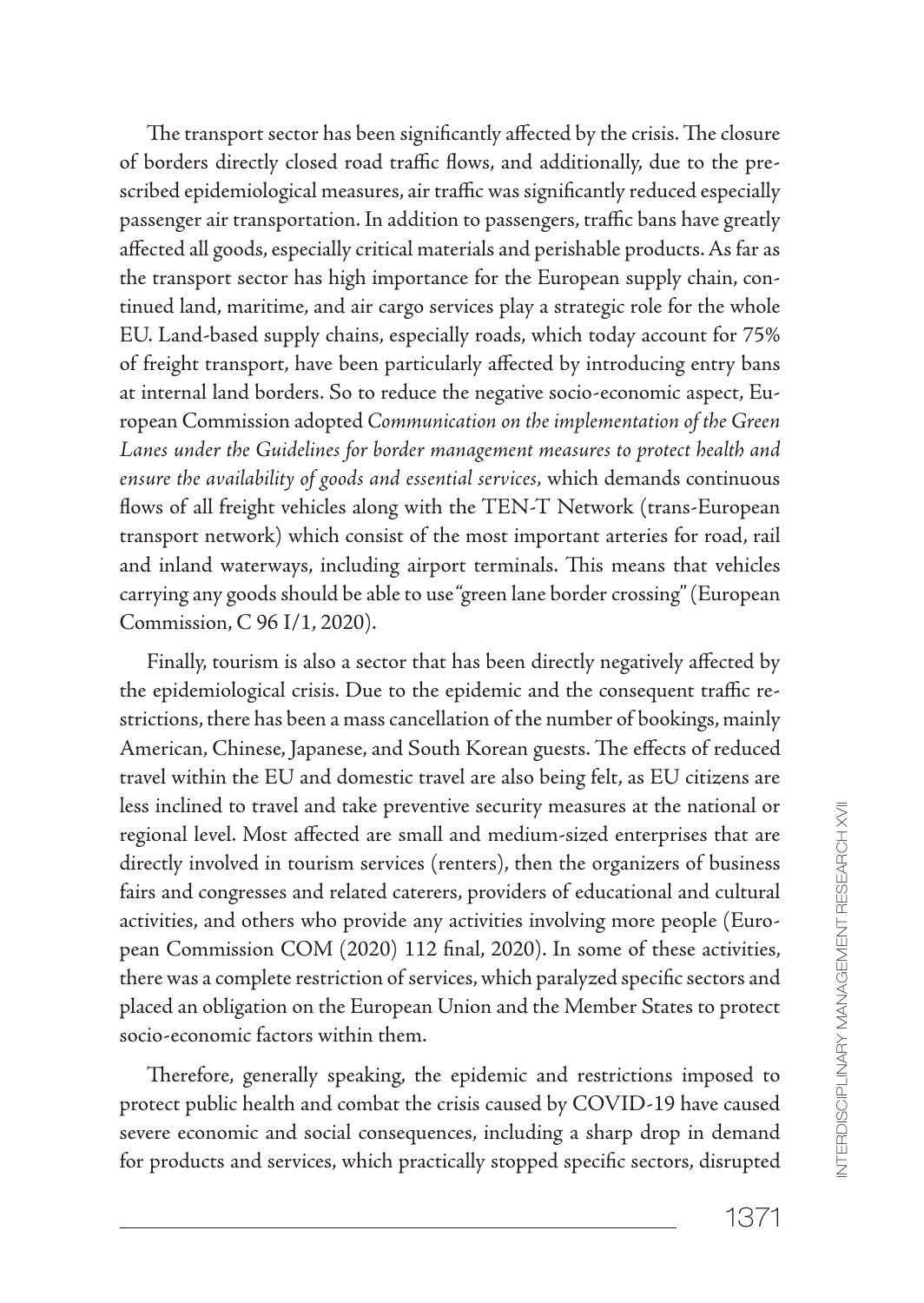Sanja Pešić Mirko Pešić Ivan Zeko-Pivač: AN INQUIRY INTO THE SOCIO-ECONOMIC IMPACT OF COVID 19 TO THE FREE MOVEMENT OF WORKERS... ania Pešić + Mirko Pešić + Man Zeko-Pivać: AN INQUIRY INTO THE SOOIO-ECONOMIC IMPACT OF COVID 19 TO THE FREE MOVEMENT OF WORKERS.

supply chains, and the free movement of workers and services across borders. When the Member States manage to reduce the spread of the virus, general restrictions on free movement to and from other regions or areas in the Member States with a similar overall risk profile should be replaced by targeted measures to complement measures to limit social contacts and effectively monitoring and testing all suspicious cases. Priority should be given to mitigate remaining restrictions on cross-border movement in critical areas of health, social and economic activity until the freedom of movement is re-established. This is important not only so that the economy can fully recover but also because of the social and family aspects (European Commission, C 169/30, 2020).

# **3. THE UNION'S RESPONSE TO THE COVID19 CRISIS REGARDING FREEDOM OF MOVEMENT FOR WORKERS**

The basic principles of freedom of movement for workers are contained in Directive 2004/38 / EC on the right of citizens of the Union and their family members to freedom of movement and residence in the territory of a Member State (Directive 2004/38 / EC, 2004). The Directive gives the general principles that apply to potential restrictions on freedom of movement and the grounds used to confirm movement restricting measures; these basics are public policy, public safety, and public health. Article 29 of the Directive explains the possibility of applying restrictions on freedom of movement in the case of potential epidemiological disease, set out in the World Health Organization (Article 29, Directive 2004/38 / EC, 2004).

The crisis caused by COVID-19 disease is therefore considered a justified reason for endangering public health. Therefore, measures taken to restrict the free movement of people, or measures to restrict entry and exit from the country and travel in general, can be justified by protecting public health.

Of course, the global declaration of the epidemic disrupted the freedom of movement of people, respectively workers. For the first time, the European Union has faced such a situation where one of the central freedoms of the European Union, which form the basis of the internal market and, ultimately, of the European Union itself, has been violated. The European Commission, in order to prevent the spread of the disease, had to issue several guidelines, respectively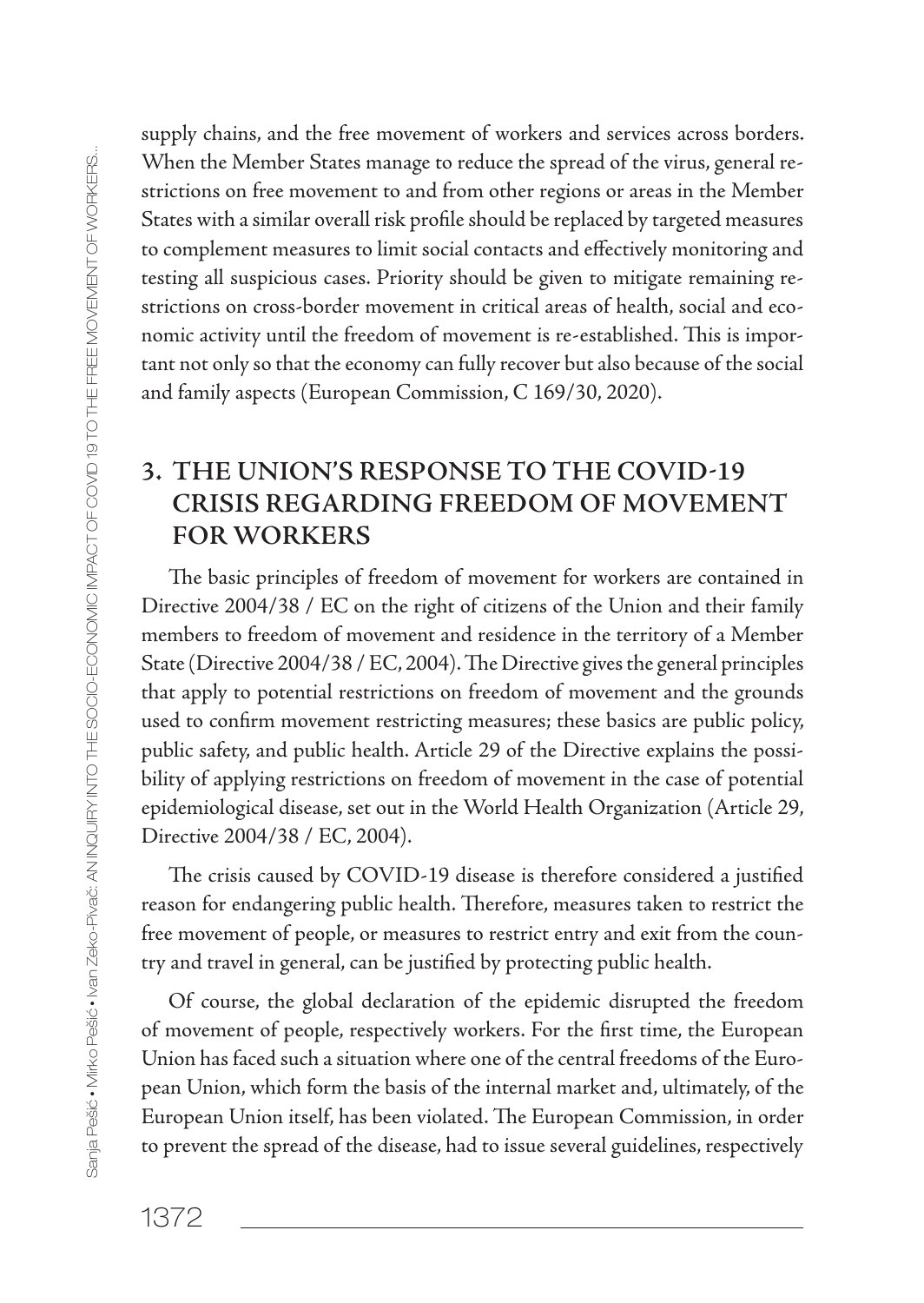communications to the Member States. The first in a series of communications are related to the temporary restriction of non-compulsory travel in the EU. The title itself suggests that the Commission ensured that this communication did not cover the necessary labor migrations. Therefore, the area of application is only applicable to non-compulsory travels from third countries to the EU + area.

Citizens of all EU Member States and countries associated with the Schengen area are exempted from the temporary restriction when traveling to their homes - all EU citizens and citizens of countries associated with Schengen area along with members of their families, and third-country nationals residing following the Directive on the long-term residence and persons who have the right of residence under other EU directives or national law or who have national long-stay visas. Also, the restriction does not apply to other passengers traveling due to a necessary function or need, which are the following (European Commission COM (2020) 115 final, 2020):

- health professionals, health researchers, and care workers for the elderly
- + border workers.
- the staff in the transport sector involved in the transport of goods and other employees in the transport sector, to the extent necessary,
- t diplomats, staff of international organizations, military personnel, and humanitarian workers performing their functions,
- passengers in transit,
- persons traveling because of necessary family reasons,
- persons in need of international protection, or because of other humanitarian reasons.

In order to maintain the freedom of movement of workers necessary for the functioning of critical activities in the epidemiological crisis, the Commission issued a Communication or COVID-19 guidelines for the free movement of workers who have the occasional character of the movement, within which it categorized in detail workers whose freedom of movement cannot be abolished or prevented from doing so (European Commission, C 102 / I / 12, 2020). Following listed communication and the Guidelines on border management measures in order to protect the health and accessibility of goods and essential services (European Commission, C 86 I / 1, 2020), Member States should allow and facilitate the crossing of border workers, primarily those working in healthcare and the food sector, as well as in the provision of other essential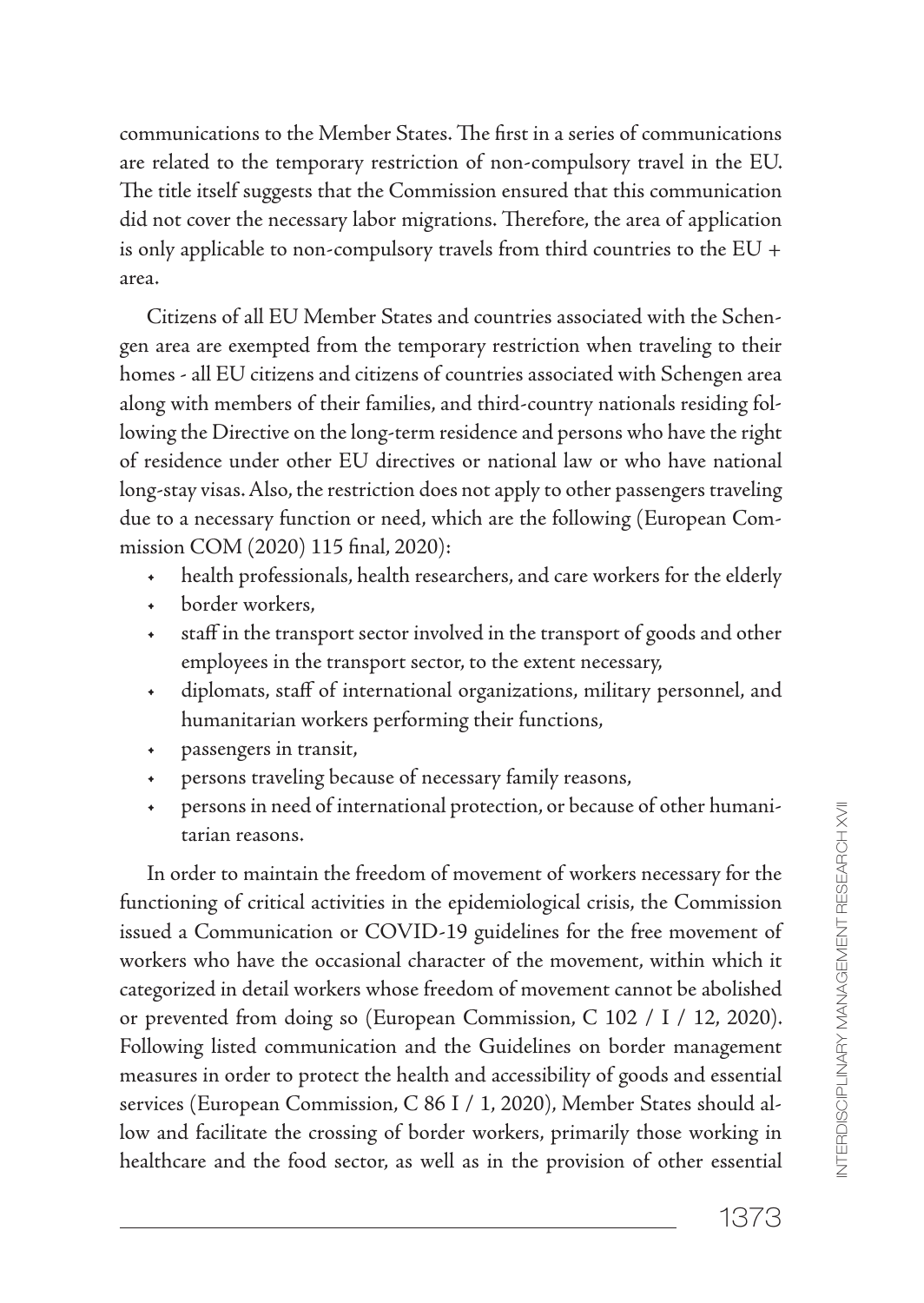Sanja Pešić Mirko Pešić Ivan Zeko-Pivač: AN INQUIRY INTO THE SOCIO-ECONOMIC IMPACT OF COVID 19 TO THE FREE MOVEMENT OF WORKERS... Sania Pešić • Mirko Pešić • Ivan Zeko-Pivać: AN INQUIRY INTO THE SOCIO-ECONIO IMPACT OF COVID 19 TO THE FREE MOVEMENT OF WORKERS.

services (e.g., child care, care for the elderly, critical utility staff) to ensure the continuity of their professional activities. This freedom applies to the countries in which such workers live and the countries they work in, but not to transit countries. Border workers, posted workers (workers whom an employer occasionally sends to another Member State to provide a particular service), as well as seasonal workers living in one country and working in another, many of them are crucial for their host Member States, for example for the health system, the provision of other essential services, including the installation and maintenance of medical equipment and infrastructure, or the provision of goods. Therefore, in these Guidelines, point 2, the Commission specifies and explains which workers they are (European Commission, C 102 / I / 12, 2020):

- + health professionals, including medical support staff,
- + caregivers in health care, including educators and careers,
- t scientists in healthcare-related industries,
- t workers involved in the supply of goods, especially in the supply chain of medicines, medical equipment, medical devices, and personal protective equipment, including their installation and maintenance
- $+$  information and communication technology experts,
- information and communication technology technicians and other technicians for critical equipment maintenance, engineering experts, such as energy technicians and engineers and electrical technicians,
- t persons working on critical or other key infrastructure,
- technicians of technical-technological professions (including technicians of water treatment plants),
- t workers providing protection services,
- t firefighters, police officers, correctional officers, security guards, and civil protection personnel,
- + workers working in food production and processing and in related activities and maintenance,
- + machine operators in the food and related products sector (including food production workers),
- t traffic workers, especially:
	- t drivers of cars, vans and motorcycles, drivers of lorries and buses (including bus and tram drivers) and ambulance drivers, including drivers providing transport assistance within the Union Civil Protection Mech-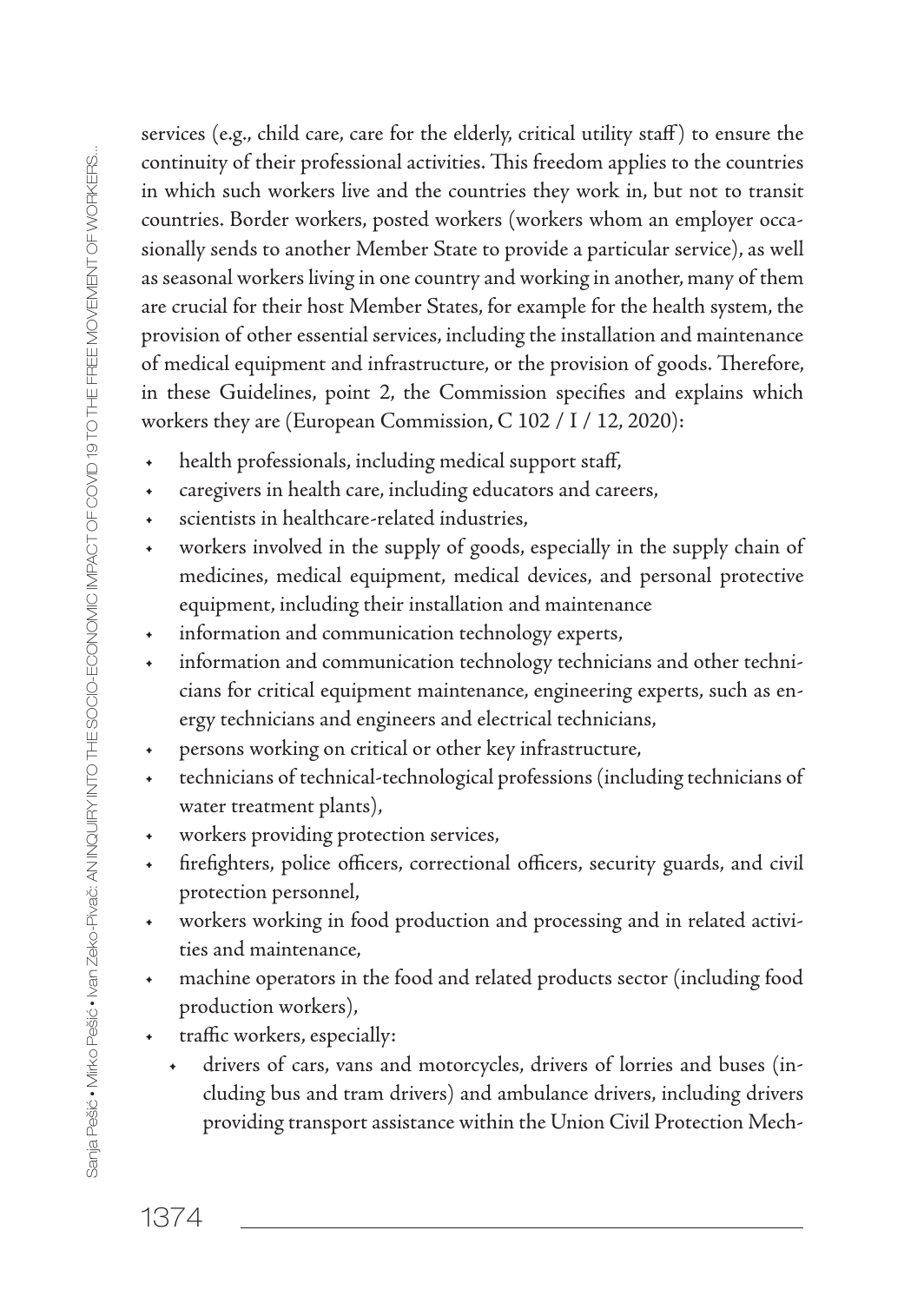anism and those transporting repatriated EU citizens from another Member State to their place of residence,

- + aircraft pilots,
- train drivers; wagon inspectors, maintenance workshop staff, and infrastructure manager staff involved in traffic management and capacity allocation,
- maritime and inland navigation workers,
- fishermen,
- the staff of public institutions, including international organizations, in critical positions.

From all of the above, it can be concluded that the epidemiological crisis did indeed call into question the freedom of movement of workers but did not result in a complete ban on mobility. The guidelines given to the Member States contain several exceptions for economic and social reasons. Some authors consider that workers who work in critical sectors and allowed to move (border, referred, and seasonal workers) are privileged. All in all, the complete elimination of freedom of movement for workers has been avoided.

The European Commission, to protect the internal market of the European Union, already in May 2020, after the epidemic began to decrease, brought a communication on a gradual and coordinated approach to restoring freedom of movement and abolishing internal border controls - COVID-19 where criteria for the abolition of controls and travel restrictions are set out. In the document, the Commission defined three stages of easing and re-establishment of free movement of workers: zero phases defining the current epidemiological situation in the Member States, first stage defining re-establishment of free movement of workers by partial abolition of restrictions and controls at internal borders and the second stage in which the general abolition of restrictions and controls at internal borders is defined (European Commission, C 169/30, 2020).

Following the communication of the European Commission, the Council of the European Union also responded and in June 2020 brought Recommendations on the temporary restriction of non-compulsory travels in the EU and possible abolition of such restriction, where it defined that from July 1, 2020, Member States should coordinately and gradually abolish temporary restriction of non-compulsory travel in the EU about persons residing in third countries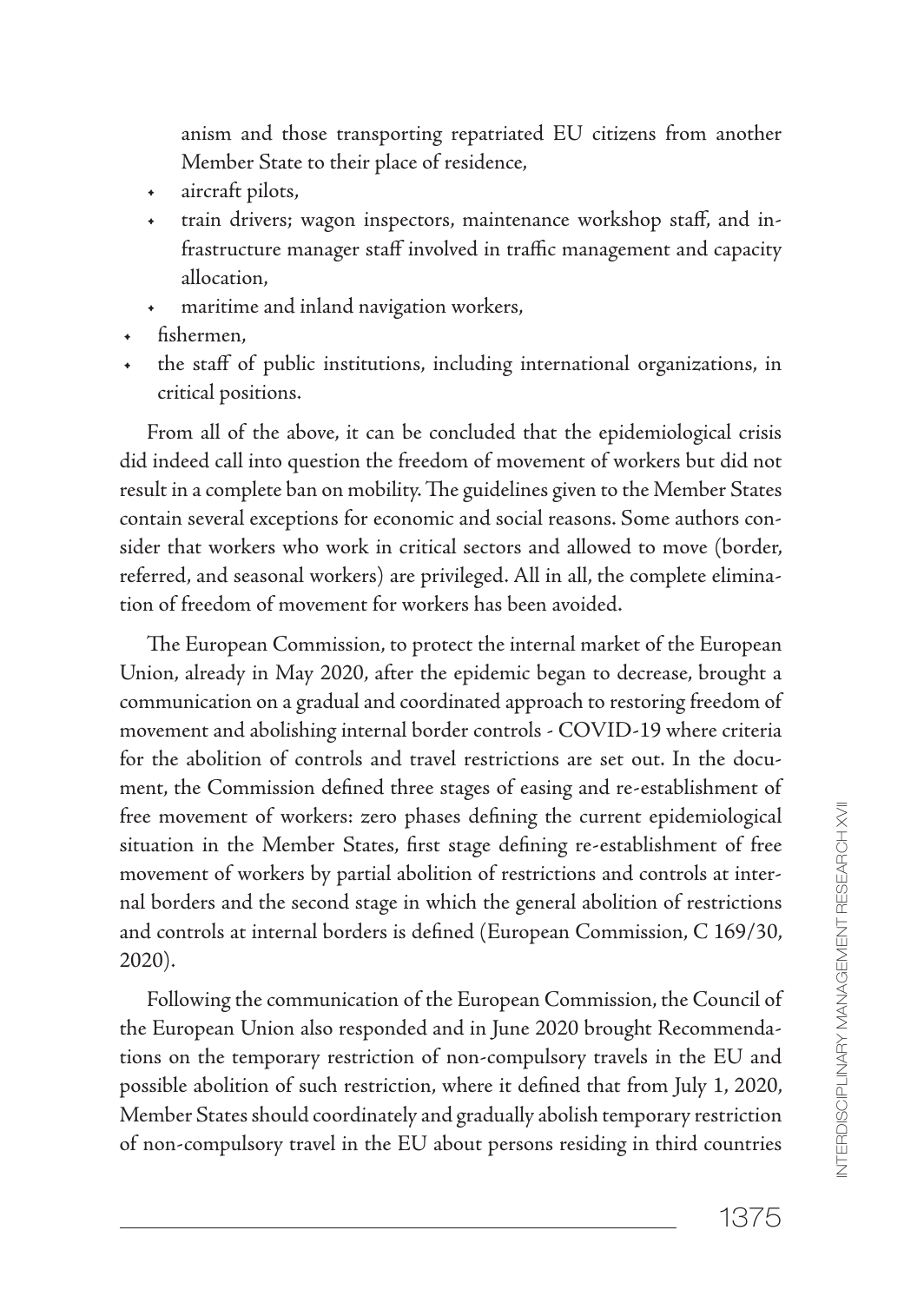in compliance with all further recommendations regarding the epidemiological situation (Council of the European Union, L 208 I / 1, 2020).

Therefore, the European Union institutions did not allow the restrictions to be in force for longer than necessary, thus preserving their acquis, namely freedom of movement, which is the core of the European Union.

### **4. THE IMPACT OF THE IMPOSSIBILITY OF FREE MOVEMENT OF WORKERS ON THE HEALTHCARE SYSTEM**

The movement of health workers is a well-known and widely described topic within the European Union member states. The movement or migration of health workers is considered a change of place of work and residence, the vast majority searching for better working conditions. Therefore, these are workers who have a residence in an EU member state and who, due to the epidemic, did not have to leave their place of residence but worked where they are working in normal conditions. Furthermore, the European Commission, as already mentioned, in its Communication (European Commission COM (2020) 115 final, 2020) and Guidelines (European Commission, C 102 / I / 12, 2020) excluded health professionals, including medical support staff as workers to whom the provisions on restricted movement do not apply. Therefore, the freedom of movement of health workers who occasionally migrate to other countries because of the work was not violated by the declaration of a global epidemiological crisis.

At the beginning of the crisis, the preparedness of health systems for combating the pandemic varied considerably among EU member states. At the top of the scale in terms of system readiness are France and Germany, followed by Austria and Slovenia. In contrast to these countries, preparedness was lowest in Croatia, Hungary, Portugal, and Greece. The Aristodemou, Buchhass, and Clarinbould study (2021) showed the readiness of health systems in EU countries according to the following criteria: health care costs, COVID-19 testing capacity, population structure, number of doctors, number of nurses, and number of bed capacities. The research results showed that France, Germany, Sweden, and Austria achieved more health costs, while Latvia, Lithuania, and Romania recorded the lowest values. In terms of testing capacity, Slovenia and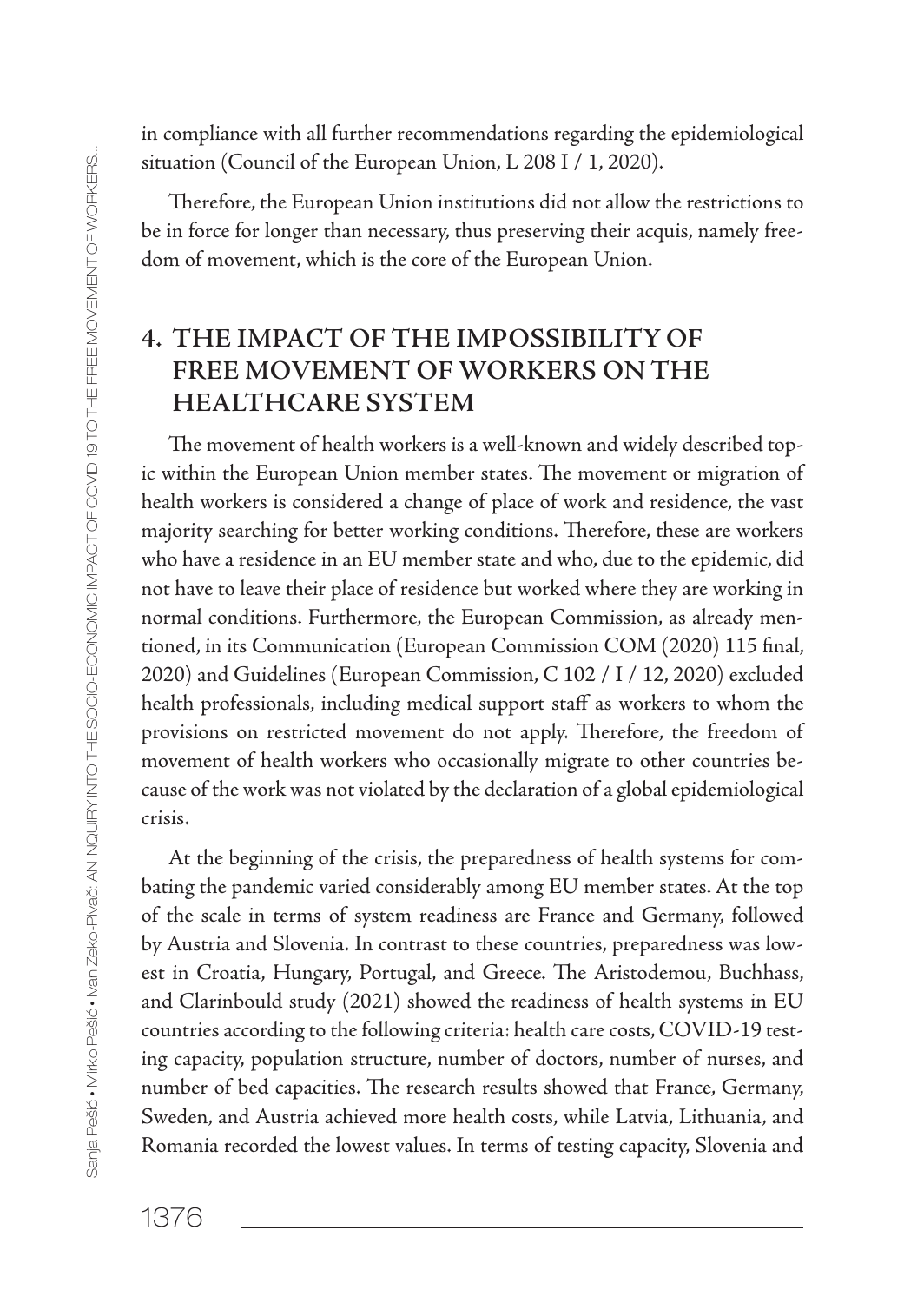Germany have shown significant readiness compared to Poland and Hungary, which show significantly less capacity. Finland, Germany, Ireland, and Luxembourg stand out with the high availability of nurses, while France, Austria, and Poland stand out with the high availability of doctors. The lowest availability of nurses was in Latvia and Greece, while the lowest availability of doctors was in Luxembourg, Portugal, and the Netherlands in terms of bed availability per 100,000 inhabitants. Germany is at the top of the scale, followed by Austria, Hungary, and Romania, while Ireland, Denmark, and Sweden are the lowest. Finally, according to the population structure, Italy has the population of the highest age, followed by Germany, Portugal, and Greece. In contrast, Cyprus has the youngest population, followed by Ireland and Luxembourg. Since older people are identified as a risk group, the older the population in a particular state, the higher the risk for the health system (Aristodemou, Buchhass & Clarinbould, 2021).

As always, the problem faced by almost the whole world has come to the fore again, so the European Union is not an exception, and it is the insufficient number of health workers. While doctors, nurses, and other health workers were mobilized on the front line of the fight against the epidemic, Member States' health systems were looking for ways to increase the number of staff available during the peak of the epidemic. The first wave of the COVID-19 crisis has made the current lack of doctors and nurses more visible and acute in many countries. Countries such as Norway, Switzerland, and Germany had a relatively large number of doctors and nurses per head before the outbreak than other countries. This gave them more significant potential to respond to a sharp rise in demand for care, assuming that the activities of some of these health workers could be redistributed to address the crisis. Central and Eastern European countries such as Poland, Latvia, and Romania had relatively fewer doctors and nurses per head and less capacity to respond to the epidemic. The problem became even more visible and more significant with the onset of the second wave of the epidemiological crisis in late August 2020, when the situation was challenging and noticeable in the Czech Republic and Romania due to the lack of doctors and nurses. The epidemiological crisis has significantly increased the workload of most health professionals in all countries, regardless of the size and quality of each Member State's health system, especially hospital health workers. The vast majority of health workers worked overtime, so the wage rate for overtime hospital workers was increased in many countries in rec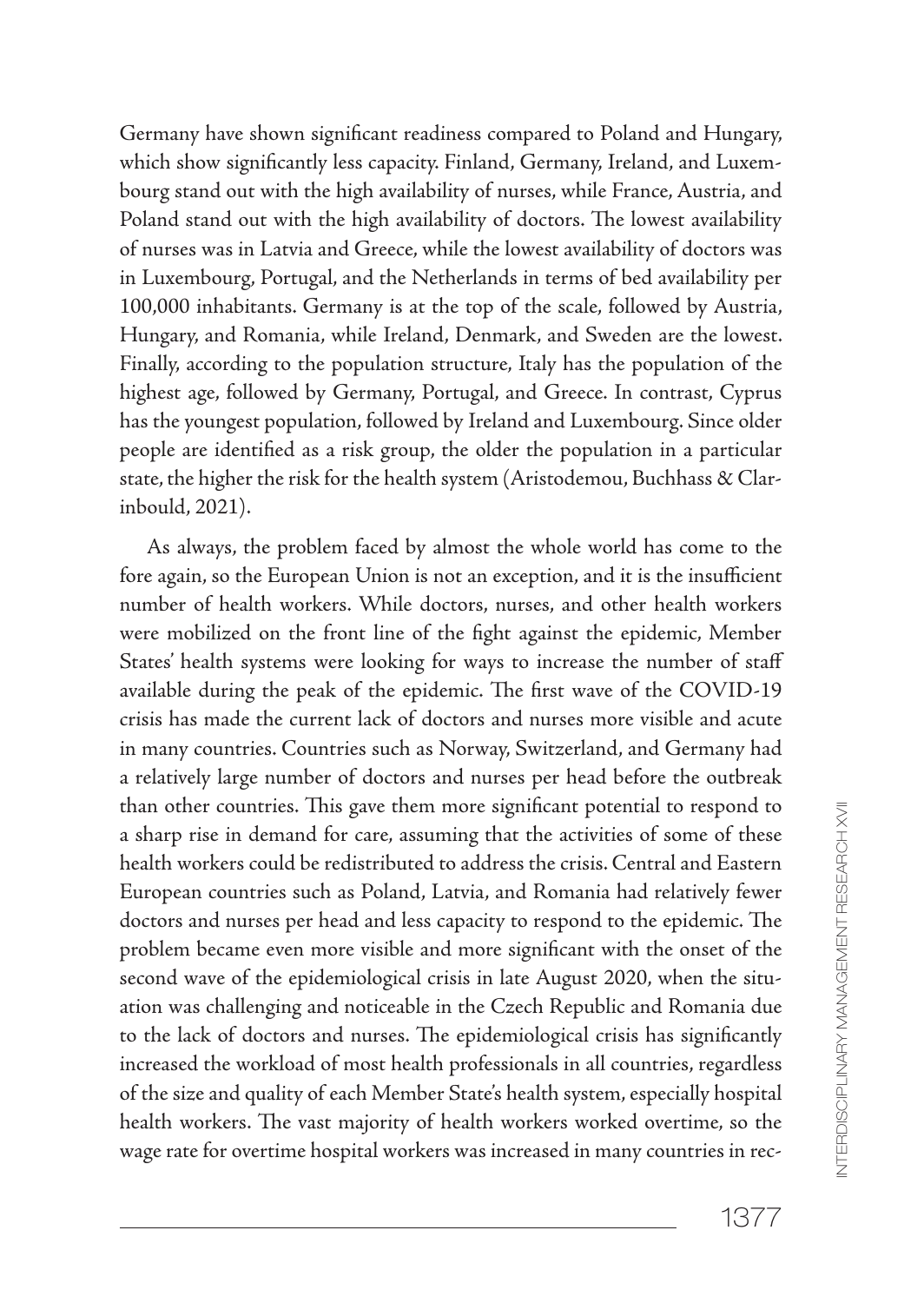ognition of working in exceptional circumstances, especially during March and April in 2020. Most European countries that are hit hard by the COVID-19 crisis have made efforts to mobilize staff further. France had the so-called reserve census established in response to previous epidemics, while Belgium, Ireland, and Iceland, among others, quickly established new reserve censuses redistributing staff by region. At least half of the European countries have begun recalling inactive and retired health workers. Most countries mobilized students at the end of their studies to provide patient support appropriately. Two-thirds of countries have also transferred some health workers to hospitals in regions that were more affected by the epidemic (OECD/European Union, 2020).

With the spread of the epidemic, the health systems of all countries found themselves in the problem of procuring the necessary equipment to treat the sick. The most significant lack of equipment occurred with respirators and personal protective equipment (masks, gloves, goggles, visors, etc.). Even the United States, which is considered to have the highest availability of medical equipment, reported a lack of respirators, gloves, and other protective equipment (Kaye et al., 2020). The European Union responded very quickly to the problem of lacking protective equipment. Namely, the Guidelines of the European Commission for the application of the public procurement framework in the crisis caused by COVID-19 (European Commission, CI 108/1, 2020) were adopted, where it was possible to shorten public procurement procedures with the goal of faster access to suppliers, namely necessary goods and anti-epidemic equipment. This proved to be effective. The required stocks of equipment stabilized quickly, both because of the ease of procurement of equipment and manufacturers and suppliers who responded quickly to market needs. Finally, many member state governments have put together significant financial packages to respond to the challenges of the COVID-19 epidemic. These resources were used to protect jobs and crafts and the needs of the health system. Among European countries with comparable data, the central government budgetary commitments to the health system ranged from almost  $\epsilon$  450 per person in the UK and around € 300 per person in Germany and Ireland, to below € 50 per person in Latvia, Iceland, and the Netherlands, measured by purchasing power parity. Standard budgetary measures related to COVID-19 in the health sector include funding specialized medical equipment, protective equipment for staff, funding of test facilities, recruitment of additional workforce and bonus payments, and vaccine development. Besides that, compulsory health insurance

1378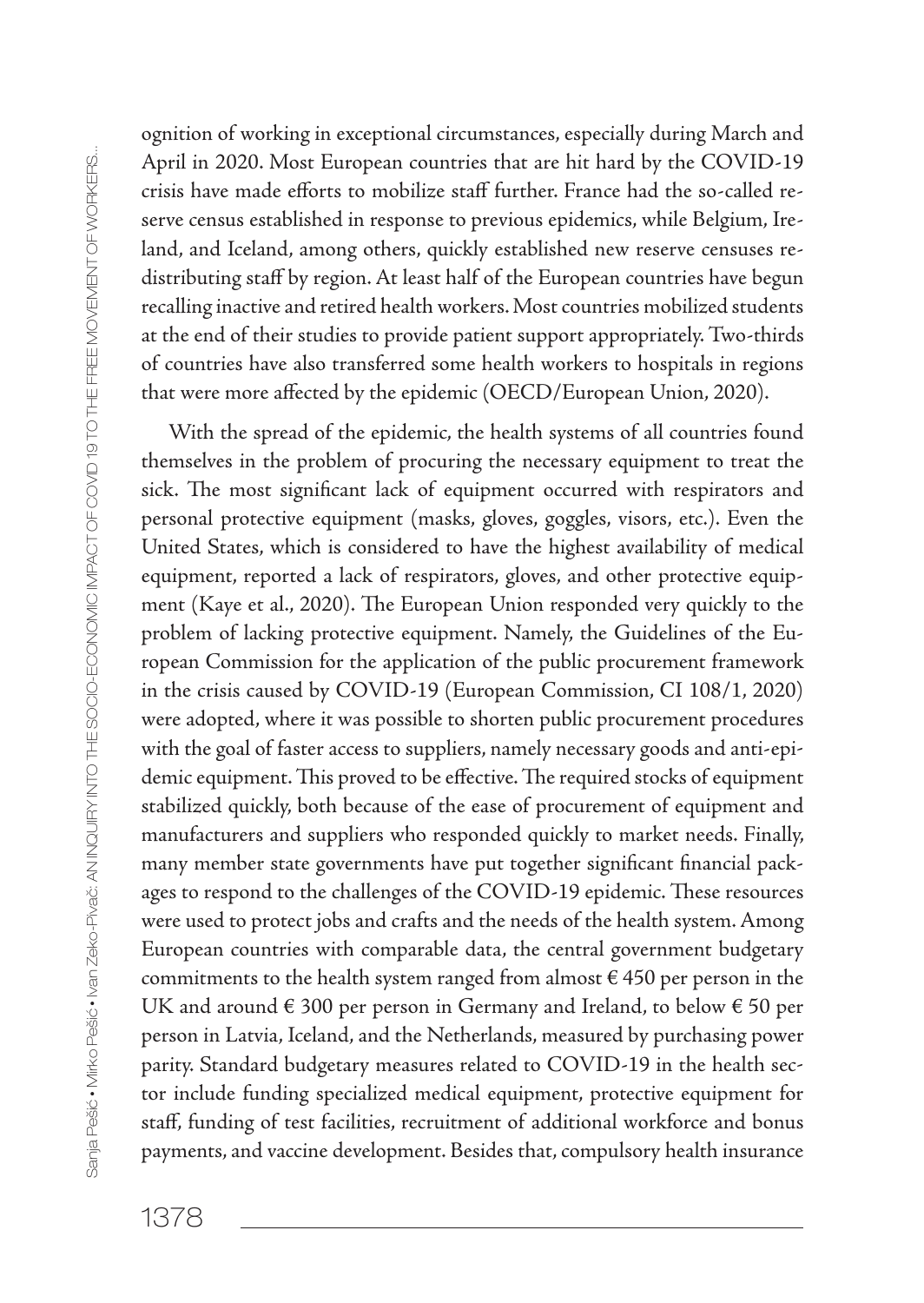in many states has played an essential role in financing increased hospital costs and reduced revenues. The governments of many member states have developed unique methods of monitoring costs. For example, Austria has opened separate accounts within the state budget. France has modified the budget law, which provides for two new budget programs to finance the costs of the COVID-19 crisis (OECD/European Union, 2020).

It is a clear fact that the Croatian health care system has been significantly affected by the COVID-19 crisis. The problems faced by all EU member states also affected Croatia. Croatia has also faced both the first and the second wave, and the biggest problem reported so far in the Croatian health system is the problem of lack of money to finance the needs of treatment and control of the disease COVID-19. The lack of financial resources is certainly not a problem that appeared with the epidemiological crisis. It has existed before, but it has further deepened and burdened the health system in this situation. Therefore, the lack of financial resources can also be considered the most significant consequence of the coronary crisis on the Croatian health system.

### **5. CONCLUSION**

The European Union has made sure that in the most significant health crisis since the founding of the Union, it has to some extent retained one of its fundamental freedoms - the freedom of movement for workers. In its numerous official documents, invoking the unique needs, the Union has managed to preserve the freedom of movement of the essential workers. The freedom of movement of workers could not function in full as in a state of emergency. However, the most necessary sectors remained covered by the labor force. Besides that, as soon as more good times appeared, the Union reacted by weakening measures and gradually opening up the possibility of free movement of people. It is clear that many economists have adapted to the new situation and turned their functioning to the maximum online or from home. However, the epidemiological crisis has undoubtedly had consequences for the economy. To what extent remains to be seen, given that the crisis is still ongoing. Most European countries are still struggling between efforts to combat the epidemic on the one hand and to keep the economy functioning on the other. Almost daily, measures are reviewed, and restrictions on the movement of workers and the goods are changed. The onslaught of COVID patients constantly burdens national health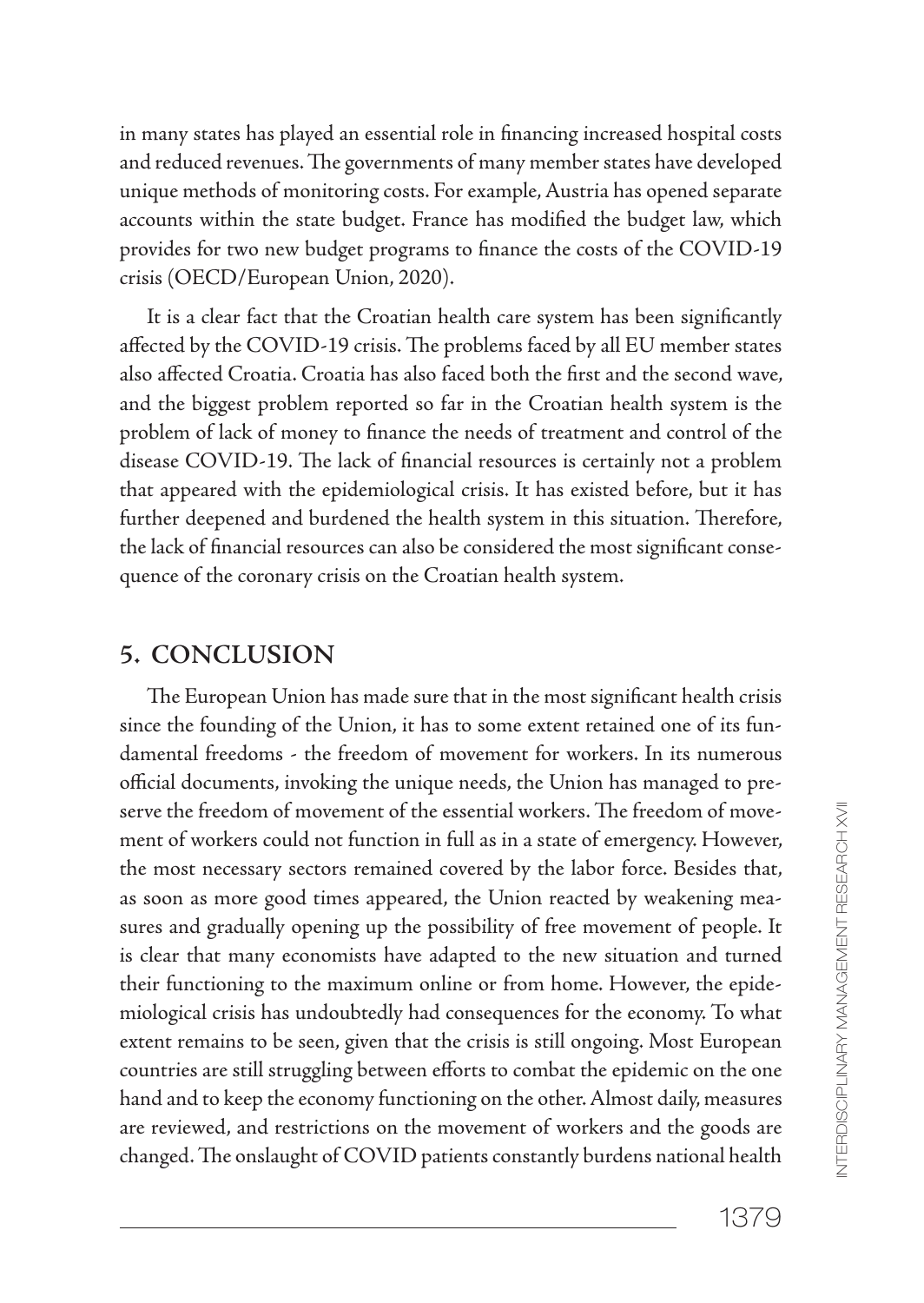systems. Although the situation with the necessary medical and personal protective equipment has stabilized, such an epidemiological crisis has certainly further deepened the existing problems in health systems. The greater the availability of financial, medical, and hospital resources, the less burden on the national health system. However, there is no single EU member state that can say it has all three. The epidemiological crisis has opened many chapters and forced all countries to change how they function both in terms of the economy and the population. It can be concluded that certain adjustments have taken place quickly, but some branches of the economy cannot function in any other way than they usually do, such as tourism. Therefore, as far as the socio-economic impact of the coronary crisis in the European Union is concerned, we still have to wait to show and conclude how negative it is.

#### **REFERENCES**

- Aristodemou, K., Buchhass, L. & Clarinbould, D. (2021). The COVID-19 crisis in the EU: the resilience of healthcare systems, government responses and their socio-economic effects, *Euroasia Business and Economics Society* [available at: https://link.springer.com/ article/10.1007%2Fs40822-020-00162-1, access March 18, 2021]
- Eurohealth (2020). How are countries supporting their health workers during COVID-19? [available at: https://apps.who.int/iris/bitstream/handle/10665/336298/Eurohealth-26-2-58-62-eng.pdf, access March 16, 2021]
- European Commission (2020). Communication from the Commission to the European Parliament, the European Council, the Council, the European Central Bank, the European Investment Bank and the Eurogroup Coordinated economic response to the COVID-19 Outbreak, *Official Journal of the European Union COM/2020/112 final*, Bruxelles.
- European Commission (2020). Communication from the Commission to the European Parliament, the European Council and the Council COVID-19: Temporary Restriction on Non-Essential Travel to the EU, *Official Journal of the European Union COM/2020/115 final*, Bruxelles.
- European Commission (2020). Guidelines concerning the exercise of the free movement of workers during COVID-19 outbreak, *Official Journal of the European Union C 102 I/12*, Bruxelles.
- European Commision (2020). Communication from the Commission Guidance from the European Commission on using the public procurement framework in the emergency situation related to the COVID-19 crisis, *Official Journal of the European Union 108 I/01*, Bruxelles.
- European Commission (2020). Towards a phased and coordinated approach for restoring freedom of movement and lifting internal border controls – COVID-19, *Official Journal of the European Union C 169/30*, Bruxelles.

1380